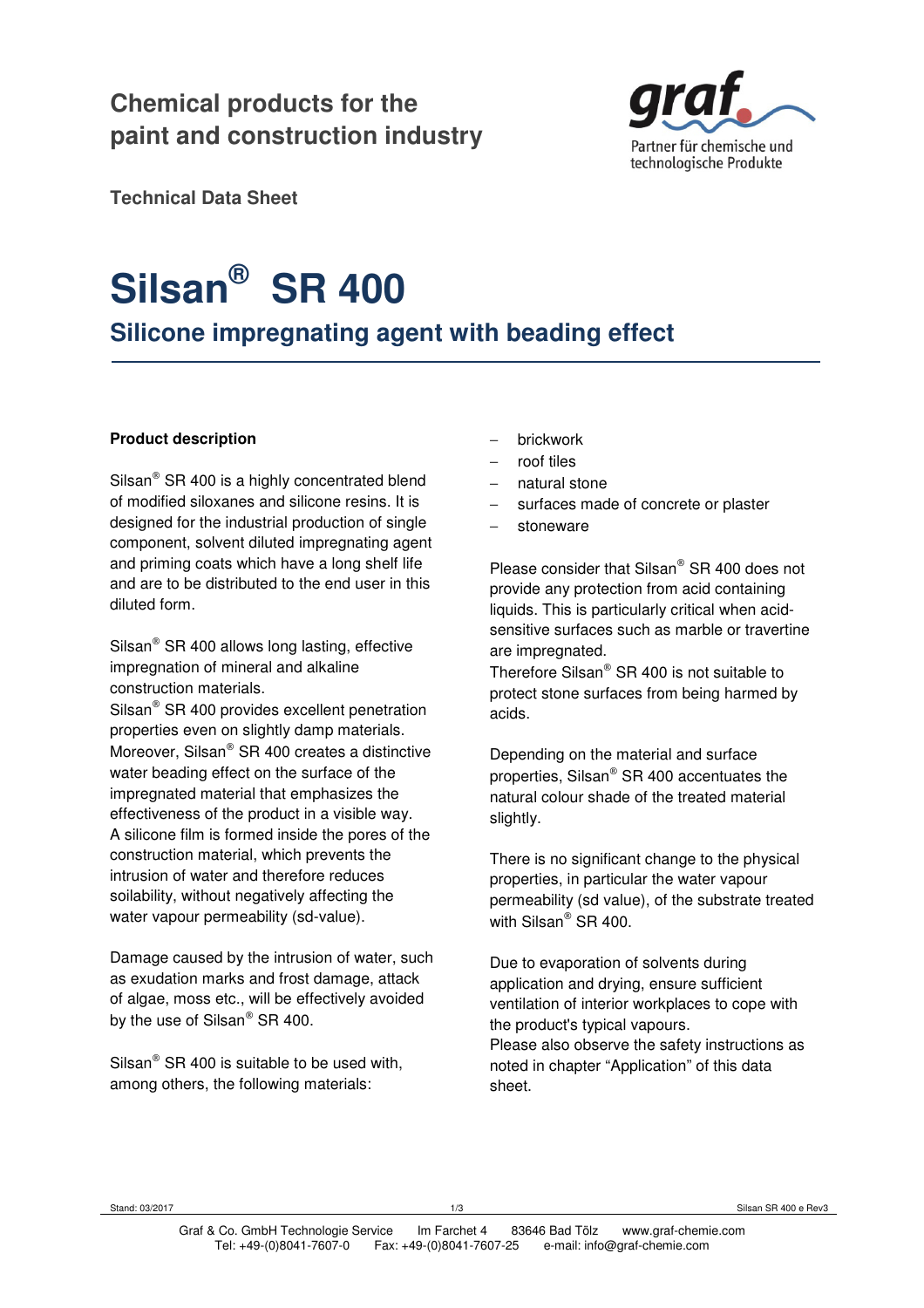### **Application**

For the water repellent impregnation of construction materials, depending on the field of application, Silsan® SR 400 is used diluted with organic solvents at a ratio of 1:7 to 1:15. We recommend using de-aromatized aliphatic hydrocarbons (e.g. Shellsol D 40 or Shellsol D 25). Those hydrocarbons must be free of any water in order to prevent polymerization of the product before its application.

The readily manufactured dilution of Silsan<sup>®</sup> SR 400 can be applied by the use of rollers, by painting, or by flooding.

Because of possible changes of the colour shade, we recommend to create test areas before the product is applied entirely.

Depending on the surface properties of the material to be impregnated, the recommended product application quantity ranges from 200 to 400 g/m2. The product should be applied in one single go or wet-on-wet.

The water and oil repellent effect develops within 2 to 4 days after application depending on the alkaline character of the substrate, the environmental humidity and temperature.

#### **Manufacturing Process**

The ready-to-use solution is manufactured as follows:

- 1.) Pour the solvent (e.g. Shellsol D 40 or Shellsol D 25) into the container.
- 2.) Add Silsan<sup>®</sup> SR 400 at the required dilution ratio (1:7 to 1:15).
- 3.) Stir well and fill the mixture into suitable containers.

#### Important note:

It is vital that no water is added to the solution. Even small quantities of water will cause a polymerization of the product, which will then render the product unusable.

Stand: 03/2017 2/3 Silsan SR 400 e Rev3 Due to the easily flammable nature of the solvents used in the manufacturing process,

appropriate safety precautions must be taken. (EX-protected production equipment etc.)

The readily manufactured solution can be poured into smaller, air-sealed containers and can be stored for approx. 12 months, provided they are properly protected from water entry.

As the readily manufactured solution is a hazardous good which contains solvents, the packages must be labeled and marked according to the precautionary measures required while handling the product.

#### Precautions:

For further information regarding the personal protective equipment (PPE) that must be worn during manufacturing of the dilution and during the application as well as safety precautions that must be arranged during transport and storage of the product please refer to the latest material safety data sheet.

#### **Storage stability**

The packages must not be exposed to direct sunlight or frost.

The packages must be protected from the intrusion of water and air.

We recommend a storage temperature within a range of  $+5$  to  $+25$  °C.

In originally sealed containers, Silsan® SR 400 may be stored for at least 12 months after the date of delivery.

For the readily manufactured solution we recommend you do not exceed a storage time of 12 months, under the same conditions. Even after shelf life has expired, the product isn't necessarily unfit for use. However, in such case, we highly recommend to inspect the product regarding its suitability before using it.

## ATTENTION:

It is absolutely vital that during storage of the ready-to-use solution, no moisture, neither in liquid form nor in form of air humidity can intrude the containers as this would lead to an immediate polymerisation and hardening of the product.